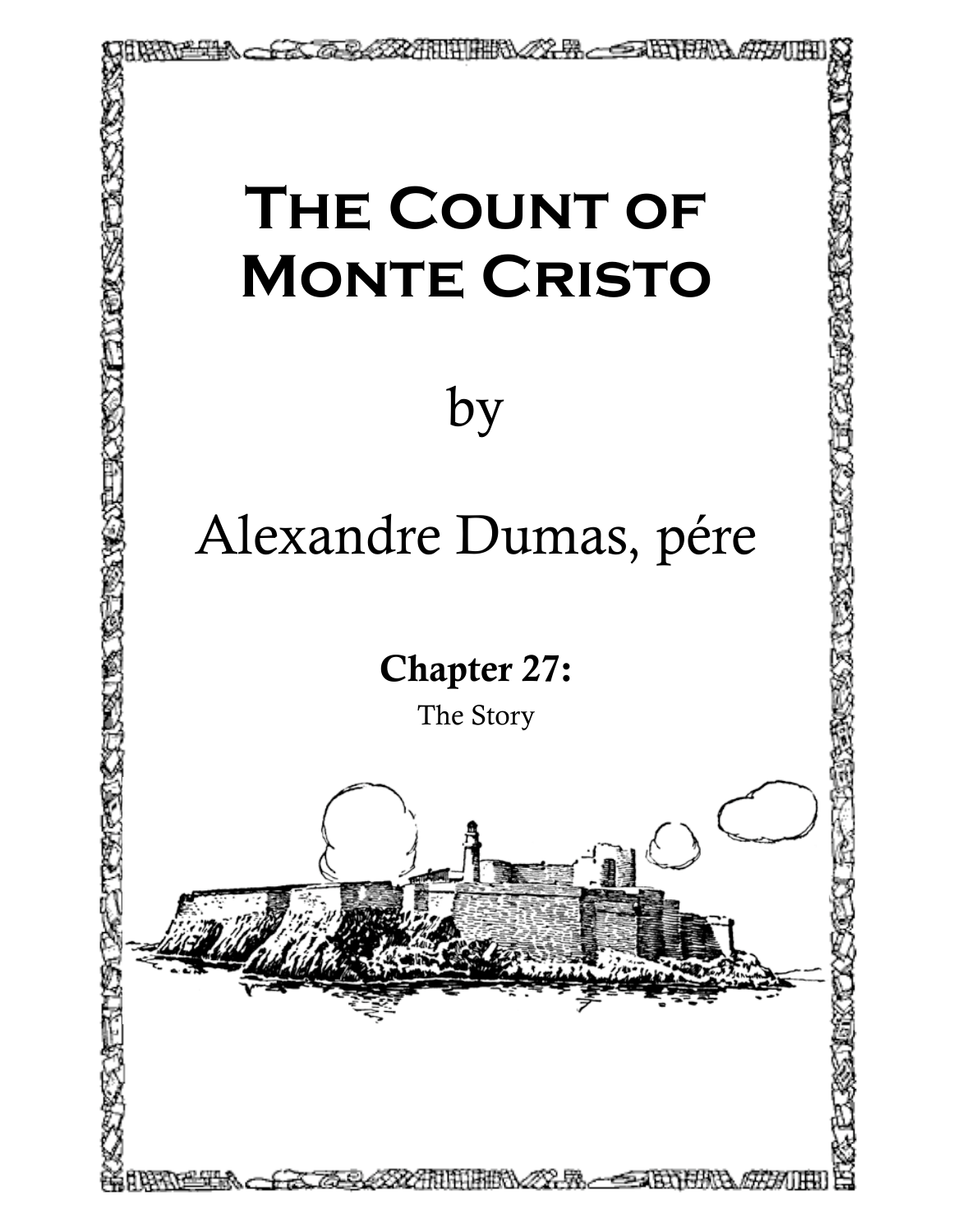"First, sir," said Caderousse, "you must make me a promise."

"What is that?" inquired the abbe.

"Why, if you ever make use of the details I am about to give you, that you will never let any one know that it was I who supplied them; for the persons of whom I am about to talk are rich and powerful, and if they only laid the tips of their fingers on me, I should break to pieces like glass."

"Make yourself easy, my friend," replied the abbe. "I am a priest, and confessions die in my breast. Recollect, our only desire is to carry out, in a fitting manner, the last wishes of our friend. Speak, then, without reserve, as without hatred; tell the truth, the whole truth; I do not know, never may know, the persons of whom you are about to speak; besides, I am an Italian, and not a Frenchman, and belong to God, and not to man, and I shall shortly retire to my convent, which I have only quitted to fulfil the last wishes of a dying man." This positive assurance seemed to give Caderousse a little courage.

"Well, then, under these circumstances," said Caderousse, "I will, I even believe I ought to undeceive you as to the friendship which poor Edmond thought so sincere and unquestionable."

"Begin with his father, if you please." said the abbe; "Edmond talked to me a great deal about the old man for whom he had the deepest love."

"The history is a sad one, sir," said Caderousse, shaking his head; "perhaps you know all the earlier part of it?"

"Yes." answered the abbe; "Edmond related to me everything until the moment when he was arrested in a small cabaret close to Marseilles."

"At La Reserve! Oh, yes; I can see it all before me this moment."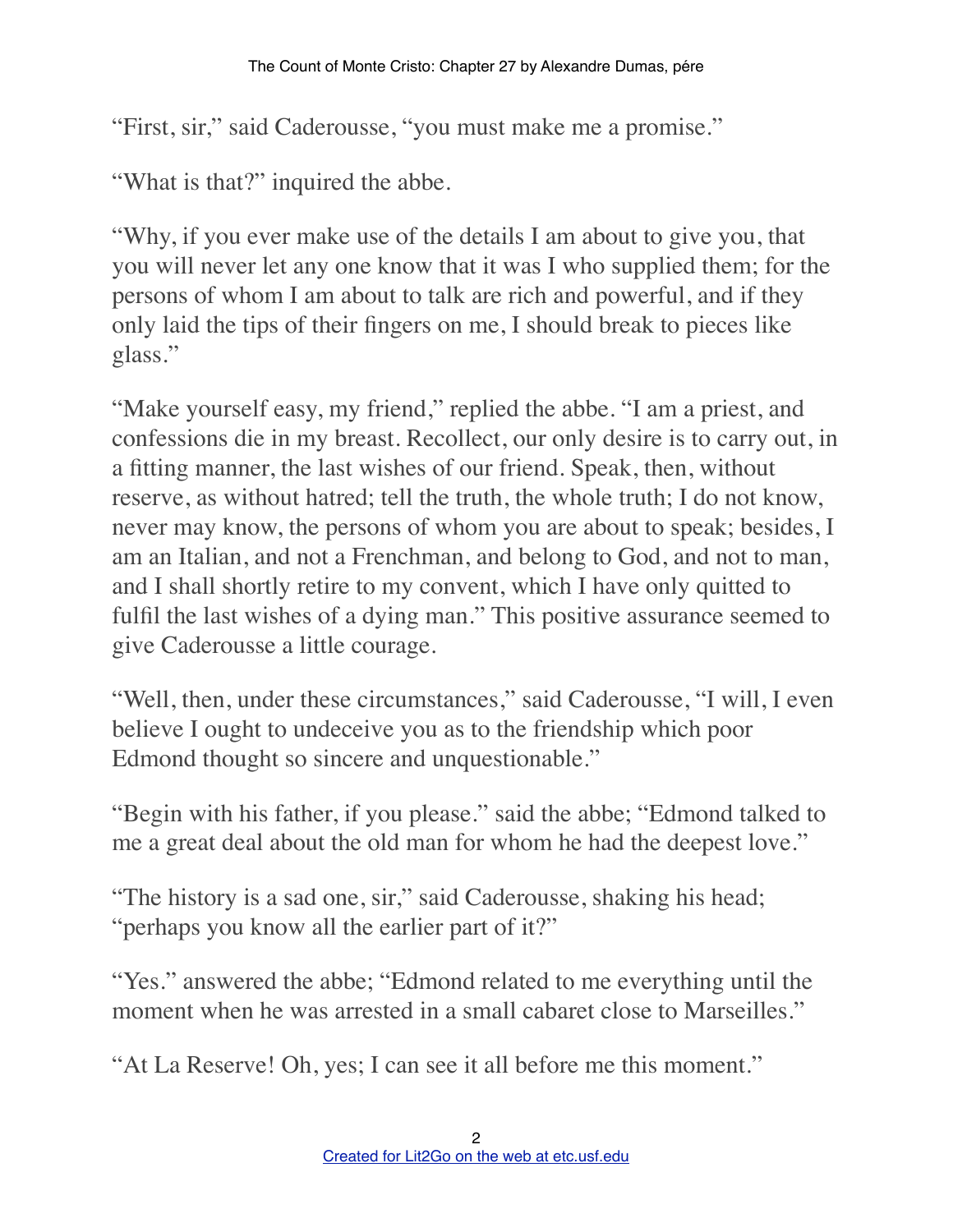"Was it not his betrothal feast?"

"It was and the feast that began so gayly had a very sorrowful ending; a police commissary, followed by four soldiers, entered, and Dantes was arrested"

"Yes, and up to this point I know all," said the priest. "Dantes himself" only knew that which personally concerned him, for he never beheld again the five persons I have named to you, or heard mention of any one of them."

"Well, when Dantes was arrested, Monsieur Morrel hastened to obtain the particulars, and they were very sad. The old man returned alone to his home, folded up his wedding suit with tears in his eyes, and paced up and down his chamber the whole day, and would not go to bed at all, for I was underneath him and heard him walking the whole night; and for myself, I assure you I could not sleep either, for the grief of the poor father gave me great uneasiness, and every step he took went to my heart as really as if his foot had pressed against my breast. The next day Mercedes came to implore the protection of M. de Villefort; she did not obtain it, however, and went to visit the old man; when she saw him so miserable and heart–broken, having passed a sleepless night, and not touched food since the previous day, she wished him to go with her that she might take care of him; but the old man would not consent. 'No,' was the old man's reply, 'I will not leave this house, for my poor dear boy loves me better than anything in the world; and if he gets out of prison he will come and see me the first thing, and what would he think if I did not wait here for him?' I heard all this from the window, for I was anxious that Mercedes should persuade the old man to accompany her, for his footsteps over my head night and day did not leave me a moment's repose."

"But did you not go up–stairs and try to console the poor old man?" asked the abbe.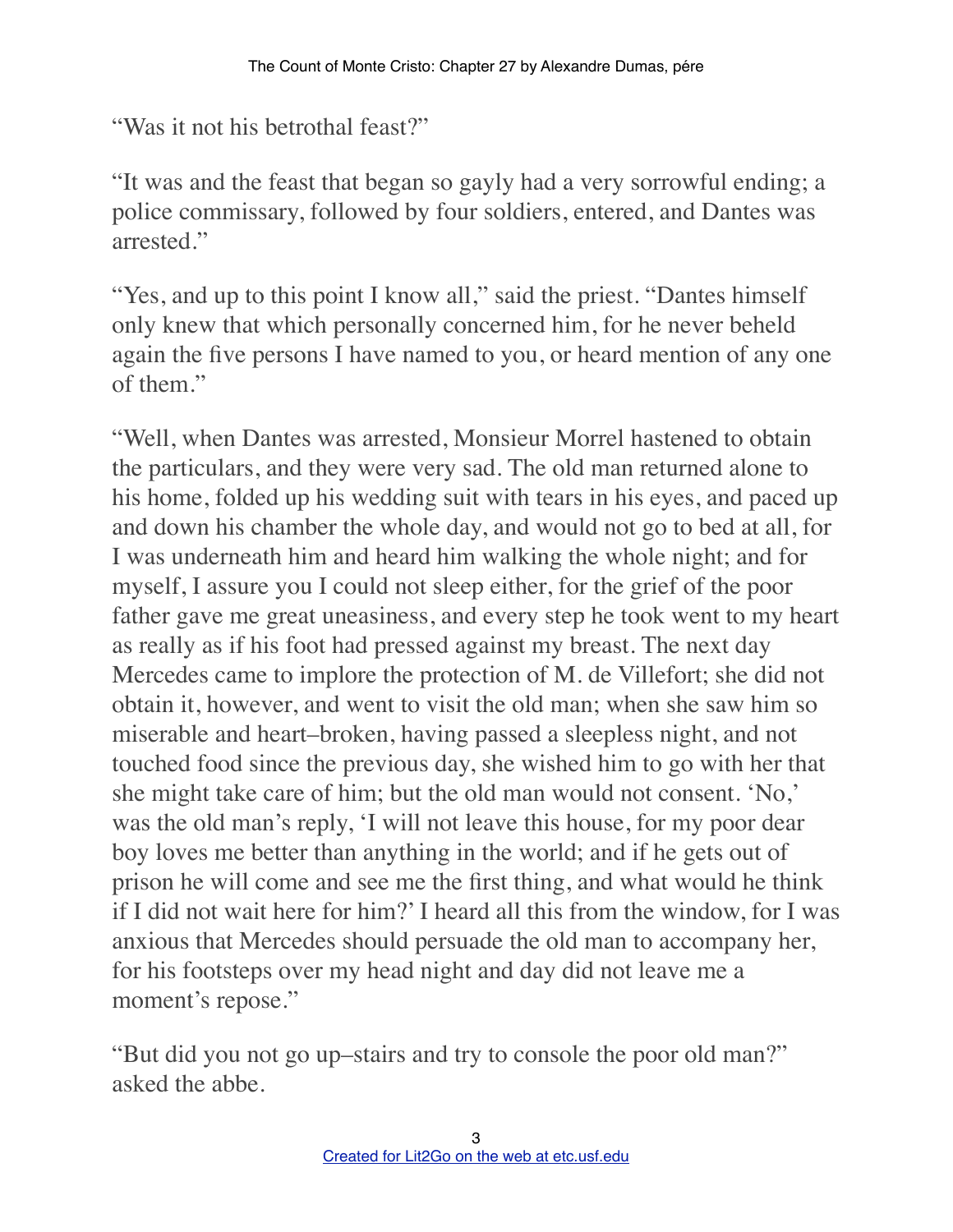"Ah, sir," replied Caderousse, "we cannot console those who will not be consoled, and he was one of these; besides, I know not why, but he seemed to dislike seeing me. One night, however, I heard his sobs, and I could not resist my desire to go up to him, but when I reached his door he was no longer weeping but praying. I cannot now repeat to you, sir, all the eloquent words and imploring language he made use of; it was more than piety, it was more than grief, and I, who am no canter, and hate the Jesuits, said then to myself, 'It is really well, and I am very glad that I have not any children; for if I were a father and felt such excessive grief as the old man does, and did not find in my memory or heart all he is now saying, I should throw myself into the sea at once, for I could not bear it."

"Poor father!" murmured the priest.

"From day to day he lived on alone, and more and more solitary. M. Morrel and Mercedes came to see him, but his door was closed; and, although I was certain he was at home, he would not make any answer. One day, when, contrary to his custom, he had admitted Mercedes, and the poor girl, in spite of her own grief and despair, endeavored to console him, he said to her,—'Be assured, my dear daughter, he is dead; and instead of expecting him, it is he who is awaiting us; I am quite happy, for I am the oldest, and of course shall see him first.' However well disposed a person may be, why you see we leave off after a time seeing persons who are in sorrow, they make one melancholy; and so at last old Dantes was left all to himself, and I only saw from time to time strangers go up to him and come down again with some bundle they tried to hide; but I guessed what these bundles were, and that he sold by degrees what he had to pay for his subsistence. At length the poor old fellow reached the end of all he had; he owed three quarters' rent, and they threatened to turn him out; he begged for another week, which was granted to him. I know this, because the landlord came into my apartment when he left his. For the first three days I heard him walking about as usual, but, on the fourth I heard nothing. I then resolved to go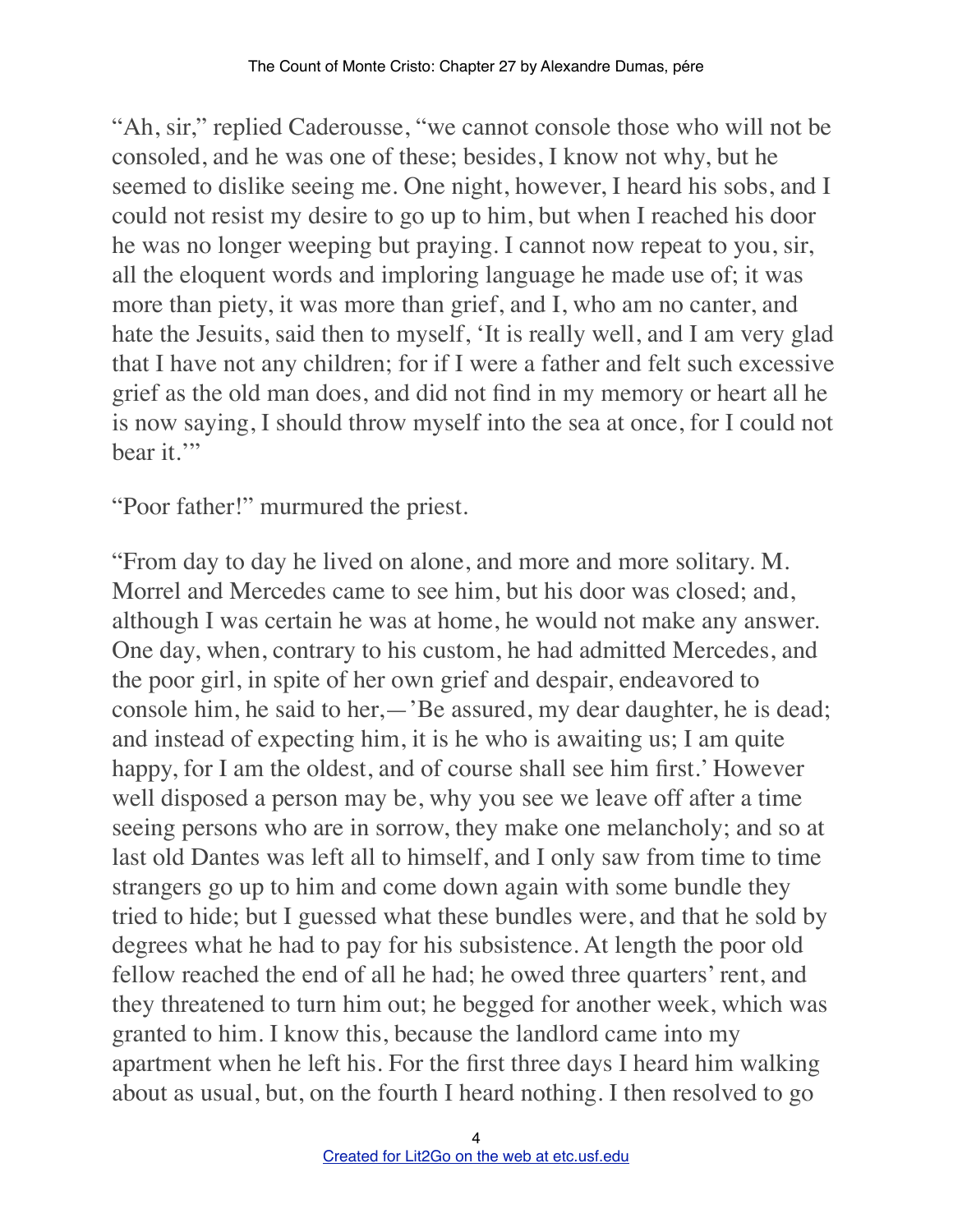up to him at all risks. The door was closed, but I looked through the keyhole, and saw him so pale and haggard, that believing him very ill, I went and told M. Morrel and then ran on to Mercedes. They both came immediately, M. Morrel bringing a doctor, and the doctor said it was inflammation of the bowels, and ordered him a limited diet. I was there, too, and I never shall forget the old man's smile at this prescription. From that time he received all who came; he had an excuse for not eating any more; the doctor had put him on a diet." The abbe uttered a kind of groan. "The story interests you, does it not, sir?" inquired Caderousse.

"Yes," replied the abbe, "it is very affecting."

"Mercedes came again, and she found him so altered that she was even more anxious than before to have him taken to her own home. This was M. Morrel's wish also, who would fain have conveyed the old man against his consent; but the old man resisted, and cried so that they were actually frightened. Mercedes remained, therefore, by his bedside, and M. Morrel went away, making a sign to the Catalan that he had left his purse on the chimney–piece. But availing himself of the doctor's order, the old man would not take any sustenance; at length (after nine days of despair and fasting), the old man died, cursing those who had caused his misery, and saying to Mercedes, 'If you ever see my Edmond again, tell him I die blessing him.'" The abbe rose from his chair, made two turns round the chamber, and pressed his trembling hand against his parched throat. "And you believe he died"—

"Of hunger, sir, of hunger," said Caderousse. "I am as certain of it as that we two are Christians."

The abbe, with a shaking hand, seized a glass of water that was standing by him half–full, swallowed it at one gulp, and then resumed his seat, with red eyes and pale cheeks. "This was, indeed, a horrid event." said he in a hoarse voice.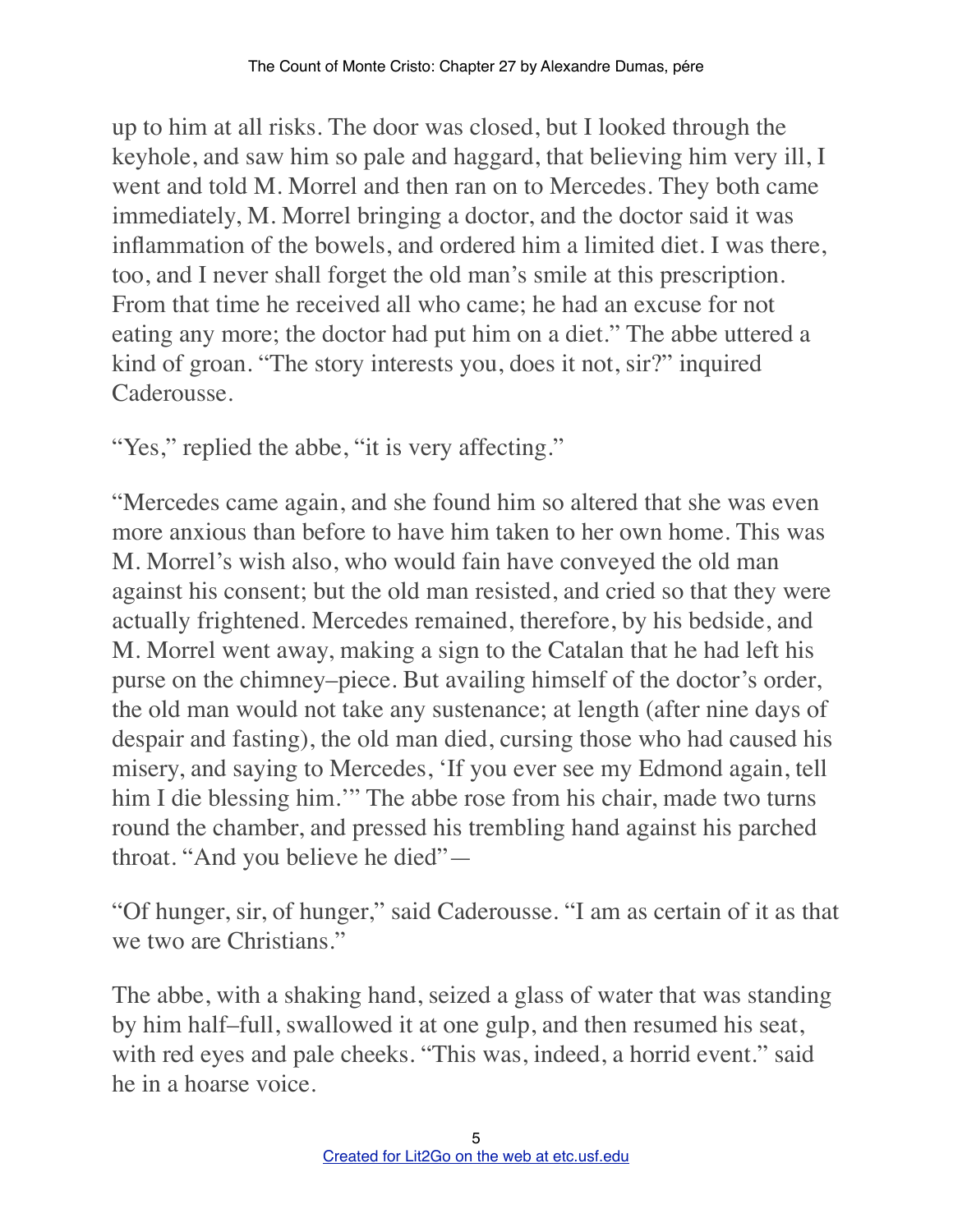"The more so, sir, as it was men's and not God's doing."

"Tell me of those men," said the abbe, "and remember too," he added in an almost menacing tone, "you have promised to tell me everything. Tell me, therefore, who are these men who killed the son with despair, and the father with famine?"

"Two men jealous of him, sir; one from love, and the other from ambition,—Fernand and Danglars."

"How was this jealousy manifested? Speak on."

"They denounced Edmond as a Bonapartist agent."

"Which of the two denounced him? Which was the real delinquent?"

"Both, sir; one with a letter, and the other put it in the post."

"And where was this letter written?"

"At La Reserve, the day before the betrothal feast."

"'Twas so, then—'twas so, then," murmured the abbe. "Oh, Faria, Faria, how well did you judge men and things!"

"What did you please to say, sir?" asked Caderousse.

"Nothing, nothing," replied the priest; "go on."

"It was Danglars who wrote the denunciation with his left hand, that his writing might not be recognized, and Fernand who put it in the post."

"But," exclaimed the abbe suddenly, "you were there yourself."

"I!" said Caderousse, astonished; "who told you I was there?"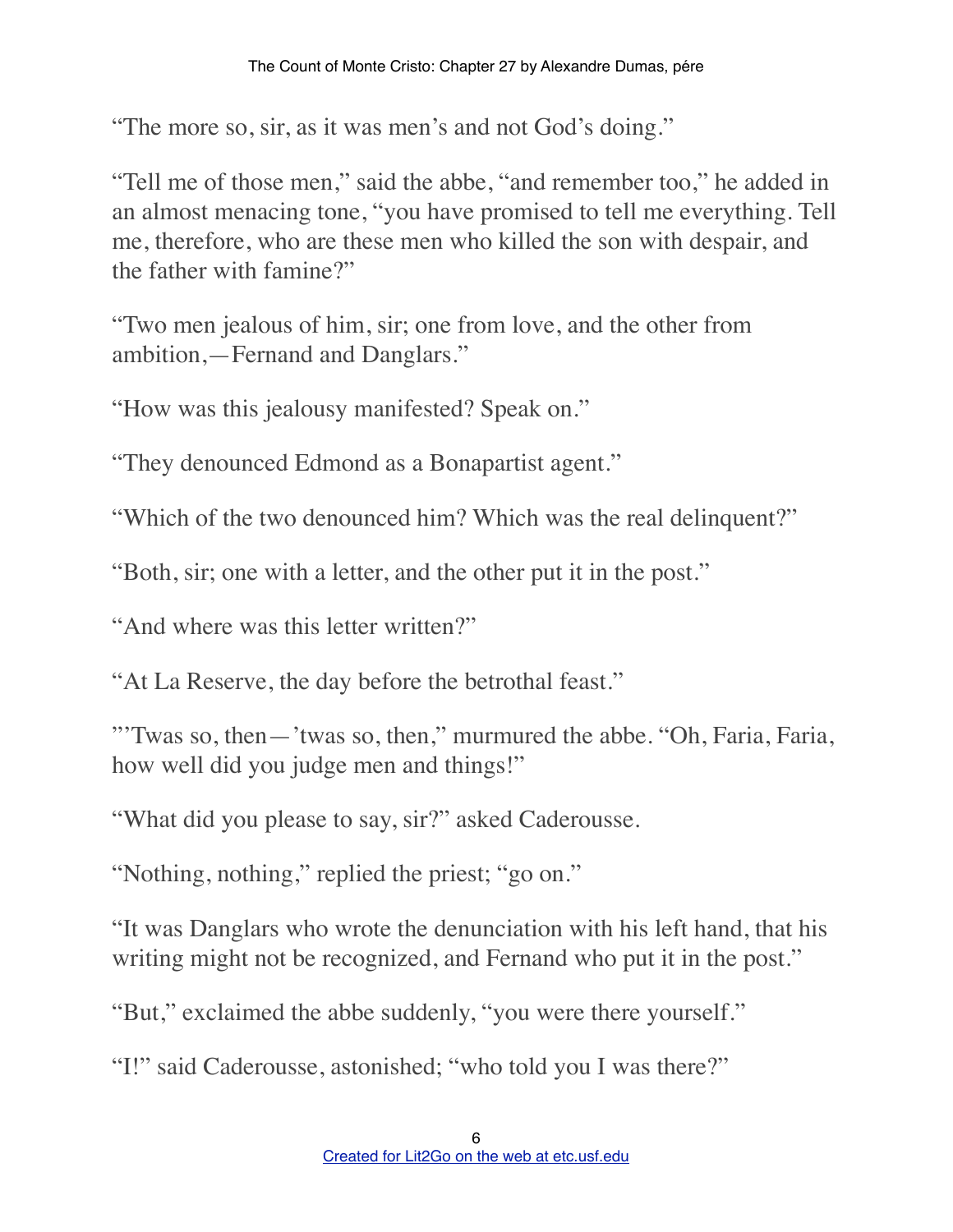The abbe saw he had overshot the mark, and he added quickly,—"No one; but in order to have known everything so well, you must have been an eye–witness."

"True, true!" said Caderousse in a choking voice, "I was there."

"And did you not remonstrate against such infamy?" asked the abbe; "if not, you were an accomplice."

"Sir," replied Caderousse, "they had made me drink to such an excess that I nearly lost all perception. I had only an indistinct understanding of what was passing around me. I said all that a man in such a state could say; but they both assured me that it was a jest they were carrying on, and perfectly harmless."

"Next day—next day, sir, you must have seen plain enough what they had been doing, yet you said nothing, though you were present when Dantes was arrested."

"Yes, sir, I was there, and very anxious to speak; but Danglars restrained me. 'If he should really be guilty,' said he, 'and did really put in to the Island of Elba; if he is really charged with a letter for the Bonapartist committee at Paris, and if they find this letter upon him, those who have supported him will pass for his accomplices.' I confess I had my fears, in the state in which politics then were, and I held my tongue. It was cowardly, I confess, but it was not criminal."

"I understand—you allowed matters to take their course, that was all."

"Yes, sir," answered Caderousse; "and remorse preys on me night and day. I often ask pardon of God, I swear to you, because this action, the only one with which I have seriously to reproach myself in all my life, is no doubt the cause of my abject condition. I am expiating a moment of selfishness, and so I always say to La Carconte, when she complains,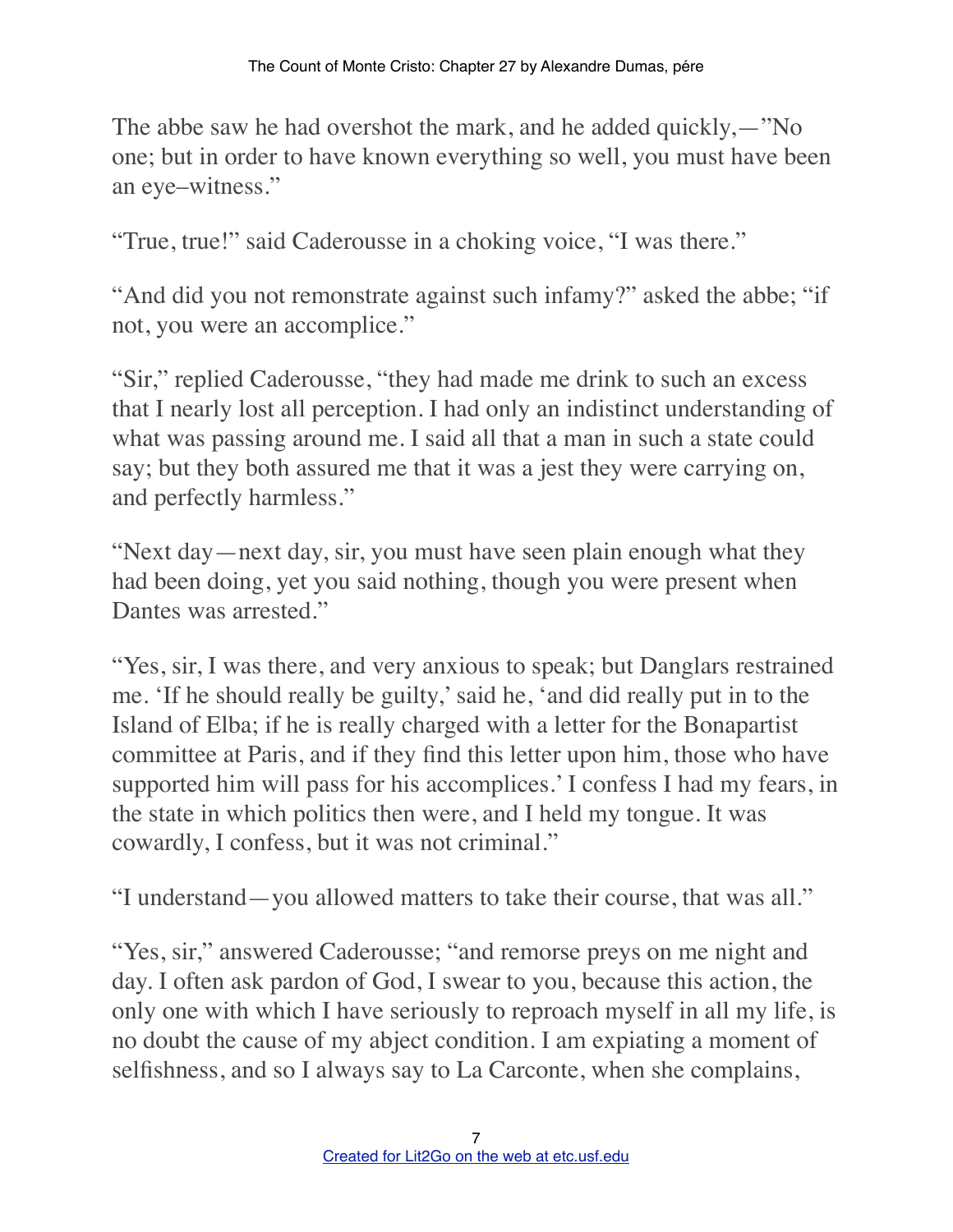'Hold your tongue, woman; it is the will of God.'" And Caderousse bowed his head with every sign of real repentance.

"Well, sir," said the abbe, "you have spoken unreservedly; and thus to accuse yourself is to deserve pardon."

"Unfortunately, Edmond is dead, and has not pardoned me."

"He did not know," said the abbe.

"But he knows it all now," interrupted Caderousse; "they say the dead know everything." There was a brief silence; the abbe rose and paced up and down pensively, and then resumed his seat. "You have two or three times mentioned a M. Morrel," he said; "who was he?"

"The owner of the Pharaon and patron of Dantes."

"And what part did he play in this sad drama?" inquired the abbe.

"The part of an honest man, full of courage and real regard. Twenty times he interceded for Edmond. When the emperor returned, he wrote, implored, threatened, and so energetically, that on the second restoration he was persecuted as a Bonapartist. Ten times, as I told you, he came to see Dantes' father, and offered to receive him in his own house; and the night or two before his death, as I have already said, he left his purse on the mantelpiece, with which they paid the old man's debts, and buried him decently; and so Edmond's father died, as he had lived, without doing harm to any one. I have the purse still by me—a large one, made of red silk."

"And," asked the abbe, "is M. Morrel still alive?"

"Yes," replied Caderousse.

"In that case," replied the abbe, "he should be rich, happy."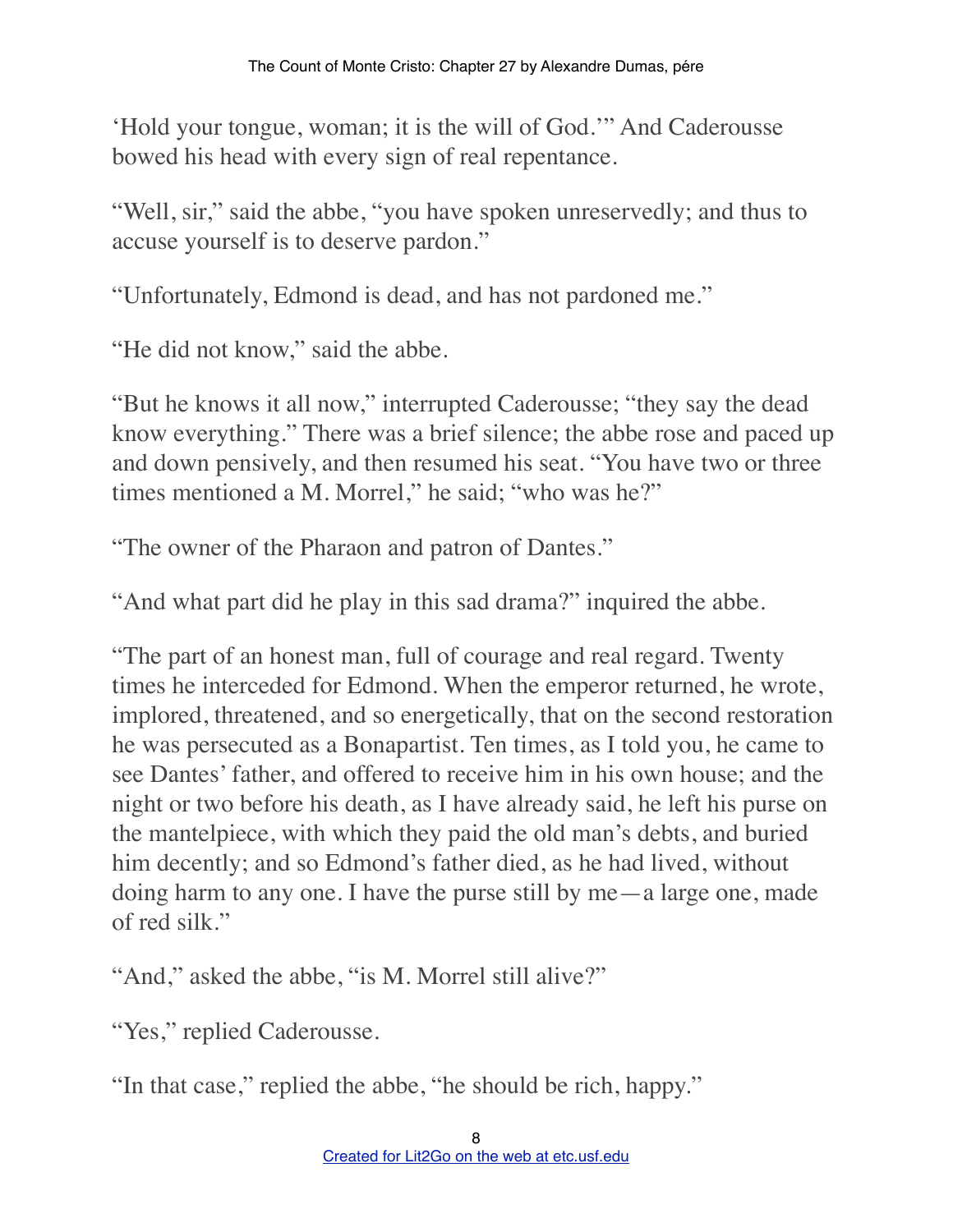Caderousse smiled bitterly. "Yes, happy as myself," said he.

"What! M. Morrel unhappy?" exclaimed the abbe.

"He is reduced almost to the last extremity—nay, he is almost at the point of dishonor."

" $How$ "

"Yes," continued Caderousse, "so it is; after five and twenty years of labor, after having acquired a most honorable name in the trade of Marseilles, M. Morrel is utterly ruined; he has lost five ships in two years, has suffered by the bankruptcy of three large houses, and his only hope now is in that very Pharaon which poor Dantes commanded, and which is expected from the Indies with a cargo of cochineal and indigo. If this ship founders, like the others, he is a ruined man."

"And has the unfortunate man wife or children?" inquired the abbe.

"Yes, he has a wife, who through everything has behaved like an angel; he has a daughter, who was about to marry the man she loved, but whose family now will not allow him to wed the daughter of a ruined man; he has, besides, a son, a lieutenant in the army; and, as you may suppose, all this, instead of lessening, only augments his sorrows. If he were alone in the world he would blow out his brains, and there would be an end."

"Horrible!" ejaculated the priest.

"And it is thus heaven recompenses virtue, sir," added Caderousse. "You see, I, who never did a bad action but that I have told you of—am in destitution, with my poor wife dying of fever before my very eyes, and I unable to do anything in the world for her; I shall die of hunger, as old Dantes did, while Fernand and Danglars are rolling in wealth."

"How is that?"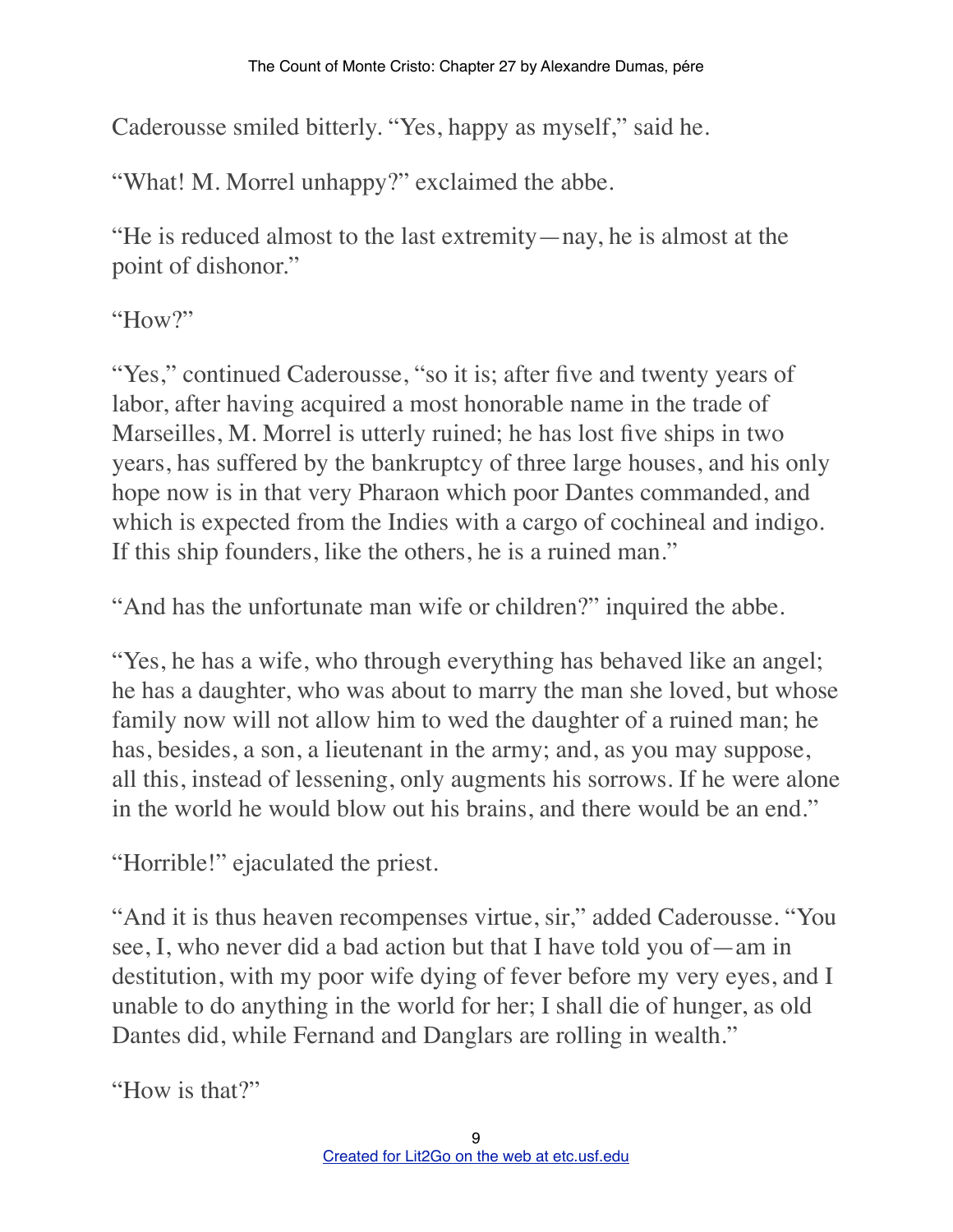"Because their deeds have brought them good fortune, while honest men have been reduced to misery."

"What has become of Danglars, the instigator, and therefore the most guilty?"

"What has become of him? Why, he left Marseilles, and was taken, on the recommendation of M. Morrel, who did not know his crime, as cashier into a Spanish bank. During the war with Spain he was employed in the commissariat of the French army, and made a fortune; then with that money he speculated in the funds, and trebled or quadrupled his capital; and, having first married his banker's daughter, who left him a widower, he has married a second time, a widow, a Madame de Nargonne, daughter of M. de Servieux, the king's chamberlain, who is in high favor at court. He is a millionaire, and they have made him a baron, and now he is the Baron Danglars, with a fine residence in the Rue de Mont–Blanc, with ten horses in his stables, six footmen in his ante– chamber, and I know not how many millions in his strongbox."

"Ah!" said the abbe, in a peculiar tone, "he is happy."

"Happy? Who can answer for that? Happiness or unhappiness is the secret known but to one's self and the walls—walls have ears but no tongue; but if a large fortune produces happiness, Danglars is happy."

"And Fernand?"

"Fernand? Why, much the same story."

"But how could a poor Catalan fisher–boy, without education or resources, make a fortune? I confess this staggers me."

"And it has staggered everybody. There must have been in his life some strange secret that no one knows."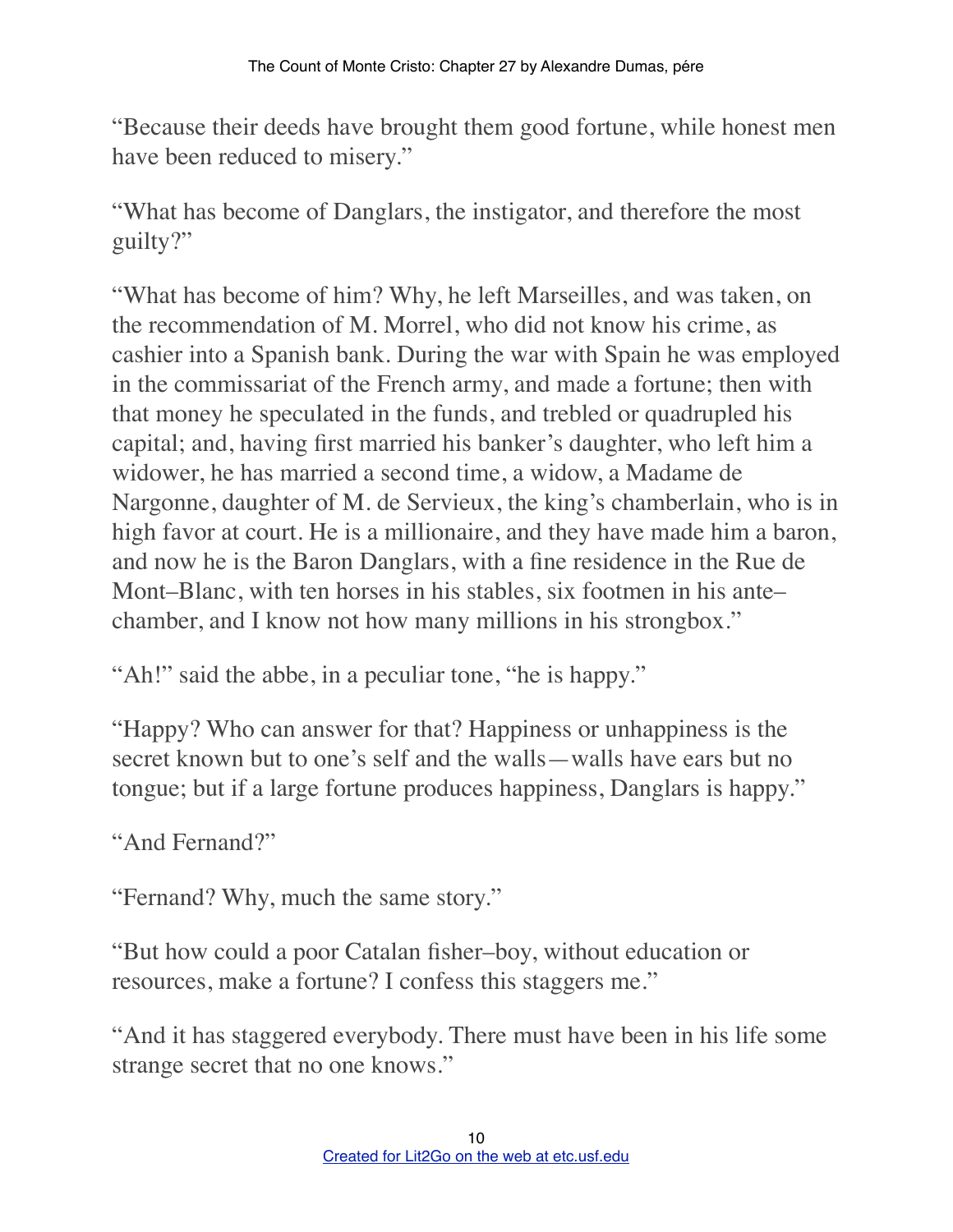"But, then, by what visible steps has he attained this high fortune or high position?"

"Both, sir—he has both fortune and position—both."

"This must be impossible!"

"It would seem so; but listen, and you will understand. Some days before the return of the emperor, Fernand was drafted. The Bourbons left him quietly enough at the Catalans, but Napoleon returned, a special levy was made, and Fernand was compelled to join. I went too; but as I was older than Fernand, and had just married my poor wife, I was only sent to the coast. Fernand was enrolled in the active troop, went to the frontier with his regiment, and was at the battle of Ligny. The night after that battle he was sentry at the door of a general who carried on a secret correspondence with the enemy. That same night the general was to go over to the English. He proposed to Fernand to accompany him; Fernand agreed to do so, deserted his post, and followed the general. Fernand would have been court–martialed if Napoleon had remained on the throne, but his action was rewarded by the Bourbons. He returned to France with the epaulet of sub–lieutenant, and as the protection of the general, who is in the highest favor, was accorded to him, he was a captain in 1823, during the Spanish war—that is to say, at the time when Danglars made his early speculations. Fernand was a Spaniard, and being sent to Spain to ascertain the feeling of his fellow–countrymen, found Danglars there, got on very intimate terms with him, won over the support of the royalists at the capital and in the provinces, received promises and made pledges on his own part, guided his regiment by paths known to himself alone through the mountain gorges which were held by the royalists, and, in fact, rendered such services in this brief campaign that, after the taking of Trocadero, he was made colonel, and received the title of count and the cross of an officer of the Legion of Honor."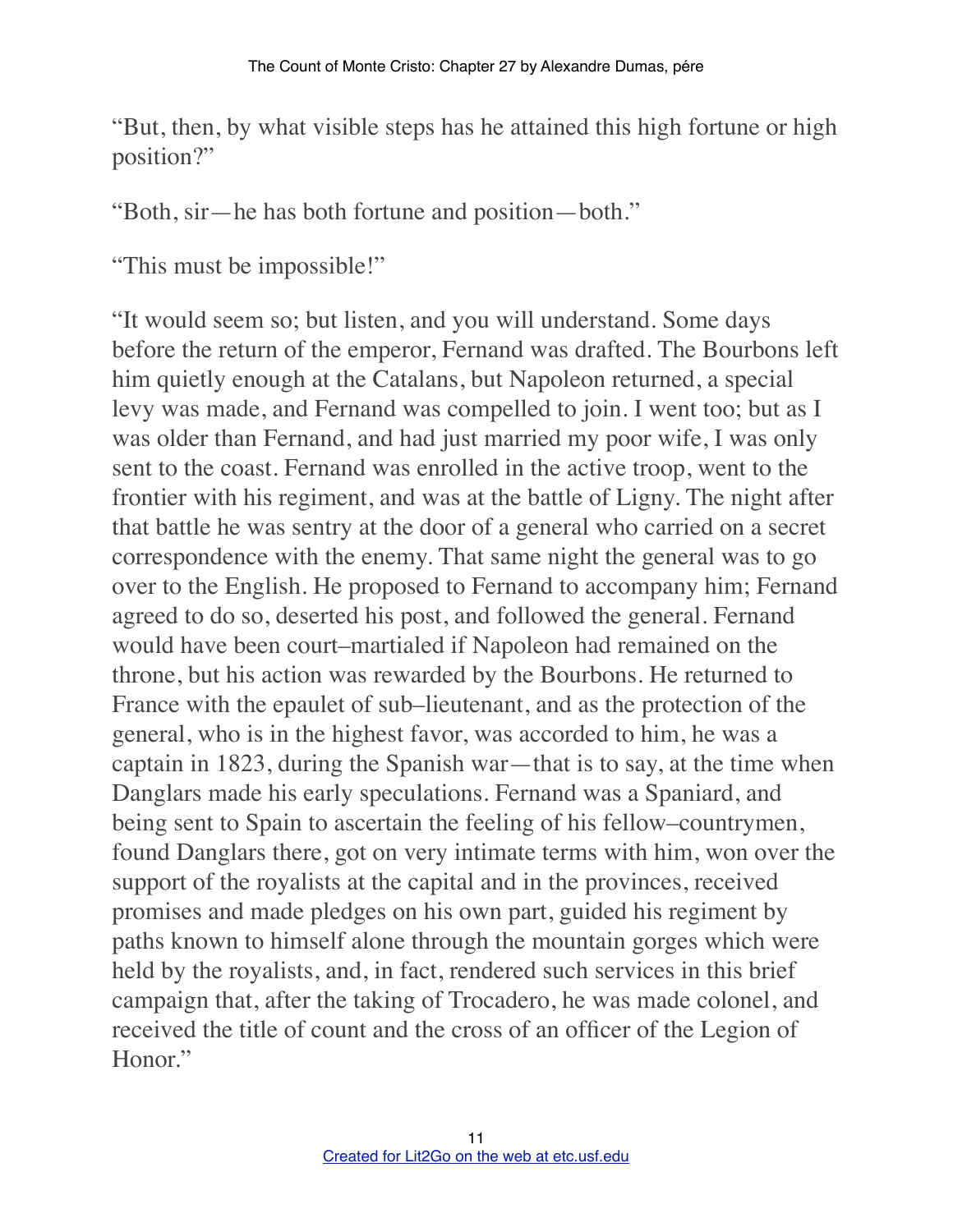"Destiny! destiny!" murmured the abbe.

"Yes, but listen: this was not all. The war with Spain being ended, Fernand's career was checked by the long peace which seemed likely to endure throughout Europe. Greece only had risen against Turkey, and had begun her war of independence; all eyes were turned towards Athens —it was the fashion to pity and support the Greeks. The French government, without protecting them openly, as you know, gave countenance to volunteer assistance. Fernand sought and obtained leave to go and serve in Greece, still having his name kept on the army roll. Some time after, it was stated that the Comte de Morcerf (this was the name he bore) had entered the service of Ali Pasha with the rank of instructor–general. Ali Pasha was killed, as you know, but before he died he recompensed the services of Fernand by leaving him a considerable sum, with which he returned to France, when he was gazetted lieutenant–general."

"So that now?"—inquired the abbe.

"So that now," continued Caderousse, "he owns a magnificent house— No. 27, Rue du Helder, Paris." The abbe opened his mouth, hesitated for a moment, then, making an effort at self–control, he said, "And Mercedes—they tell me that she has disappeared?"

"Disappeared," said Caderousse, "yes, as the sun disappears, to rise the next day with still more splendor."

"Has she made a fortune also?" inquired the abbe, with an ironical smile.

"Mercedes is at this moment one of the greatest ladies in Paris," replied Caderousse.

"Go on," said the abbe; "it seems as if I were listening to the story of a dream. But I have seen things so extraordinary, that what you tell me seems less astonishing than it otherwise might."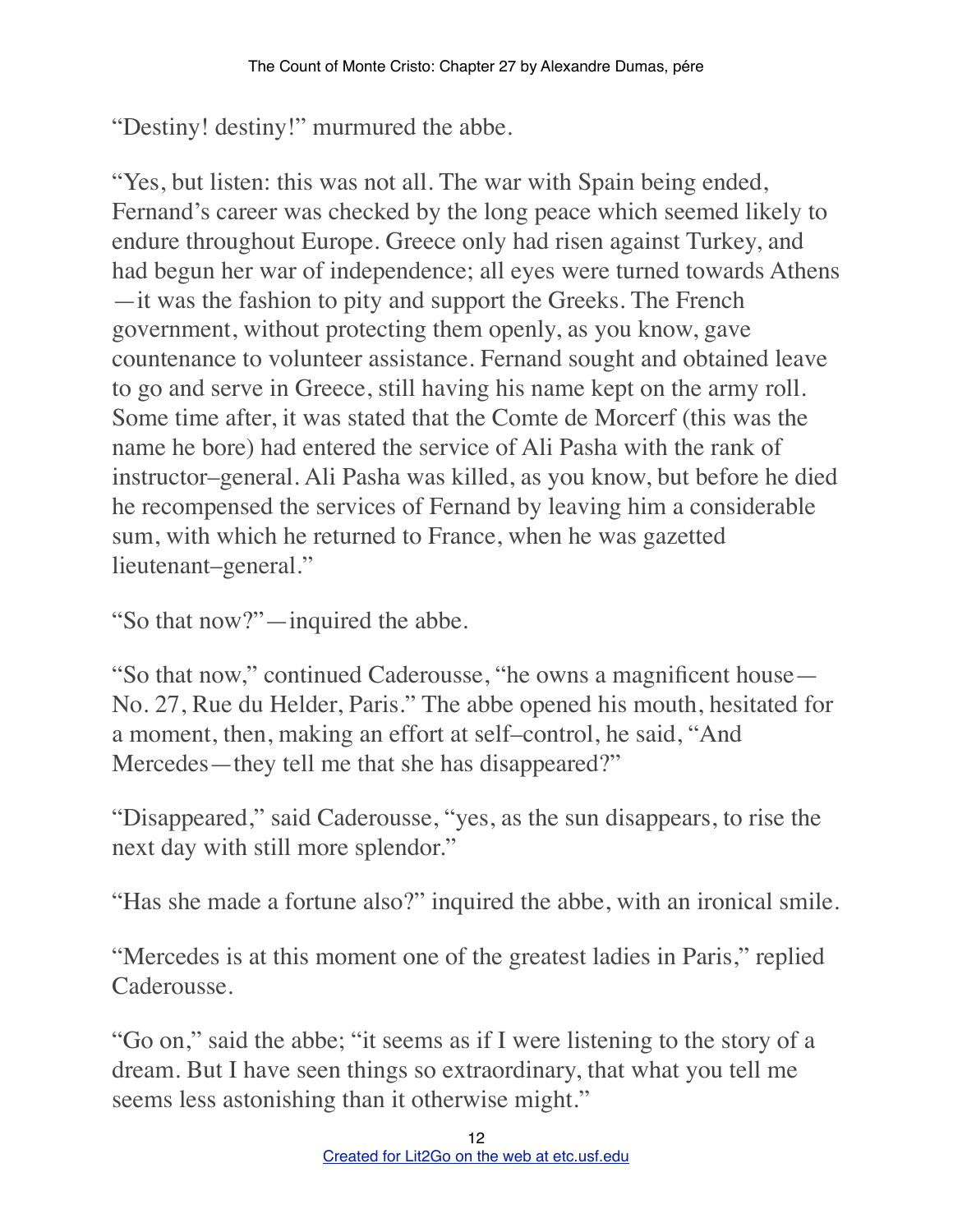"Mercedes was at first in the deepest despair at the blow which deprived her of Edmond. I have told you of her attempts to propitiate M. de Villefort, her devotion to the elder Dantes. In the midst of her despair, a new affliction overtook her. This was the departure of Fernand—of Fernand, whose crime she did not know, and whom she regarded as her brother. Fernand went, and Mercedes remained alone. Three months passed and still she wept—no news of Edmond, no news of Fernand, no companionship save that of an old man who was dying with despair. One evening, after a day of accustomed vigil at the angle of two roads leading to Marseilles from the Catalans, she returned to her home more depressed than ever. Suddenly she heard a step she knew, turned anxiously around, the door opened, and Fernand, dressed in the uniform of a sub–lieutenant, stood before her. It was not the one she wished for most, but it seemed as if a part of her past life had returned to her. Mercedes seized Fernand's hands with a transport which he took for love, but which was only joy at being no longer alone in the world, and seeing at last a friend, after long hours of solitary sorrow. And then, it must be confessed, Fernand had never been hated—he was only not precisely loved. Another possessed all Mercedes' heart; that other was absent, had disappeared, perhaps was dead. At this last thought Mercedes burst into a flood of tears, and wrung her hands in agony; but the thought, which she had always repelled before when it was suggested to her by another, came now in full force upon her mind; and then, too, old Dantes incessantly said to her, 'Our Edmond is dead; if he were not, he would return to us.' The old man died, as I have told you; had he lived, Mercedes, perchance, had not become the wife of another, for he would have been there to reproach her infidelity. Fernand saw this, and when he learned of the old man's death he returned. He was now a lieutenant. At his first coming he had not said a word of love to Mercedes; at the second he reminded her that he loved her. Mercedes begged for six months more in which to await and mourn for Edmond."

"So that," said the abbe, with a bitter smile, "that makes eighteen months in all. What more could the most devoted lover desire?" Then he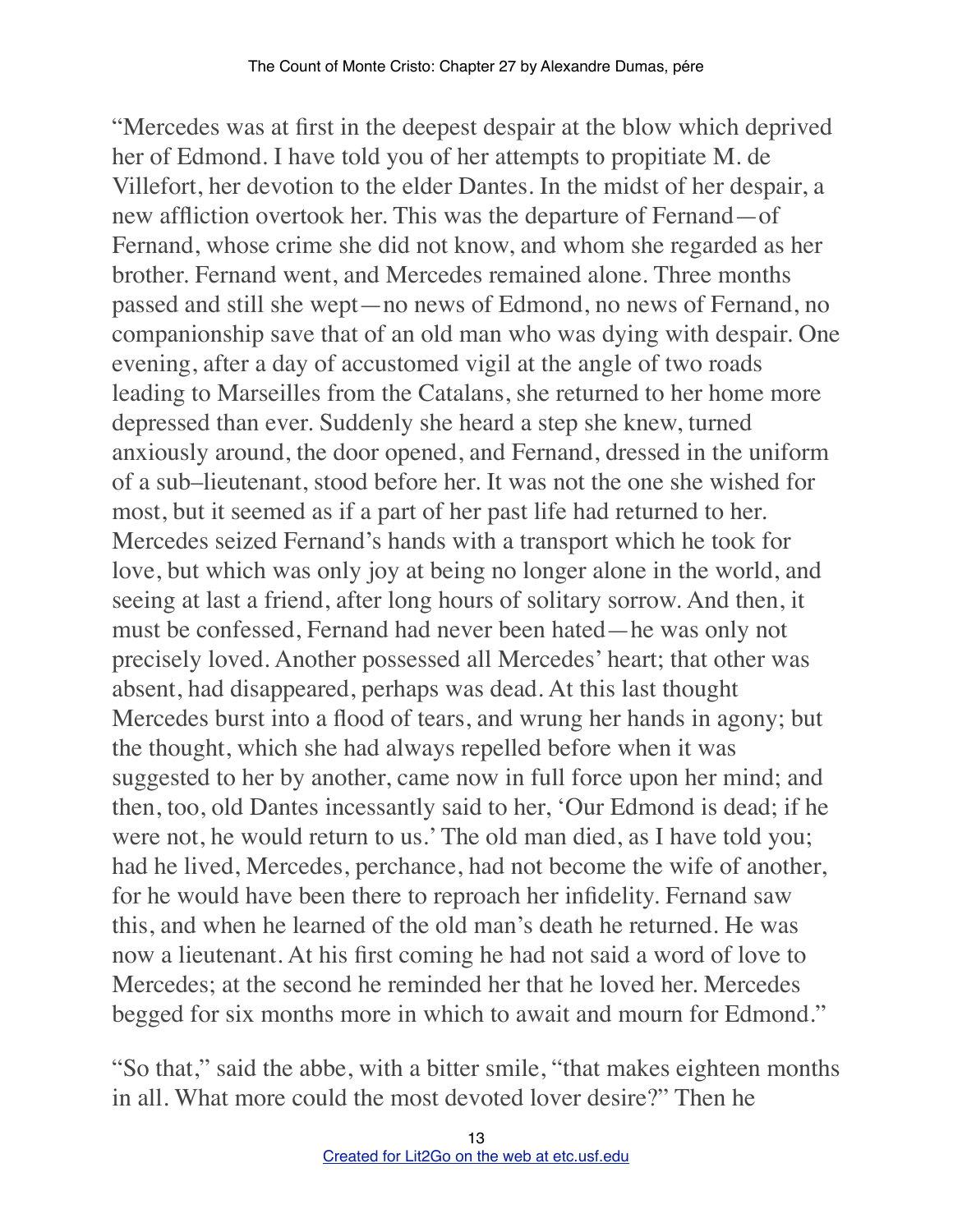murmured the words of the English poet, "'Frailty, thy name is woman<sup>"</sup>

"Six months afterwards," continued Caderousse, "the marriage took place in the church of Accoules."

"The very church in which she was to have married Edmond," murmured the priest; "there was only a change of bride–grooms."

"Well, Mercedes was married," proceeded Caderousse; "but although in the eyes of the world she appeared calm, she nearly fainted as she passed La Reserve, where, eighteen months before, the betrothal had been celebrated with him whom she might have known she still loved had she looked to the bottom of her heart. Fernand, more happy, but not more at his ease—for I saw at this time he was in constant dread of Edmond's return—Fernand was very anxious to get his wife away, and to depart himself. There were too many unpleasant possibilities associated with the Catalans, and eight days after the wedding they left Marseilles."

"Did you ever see Mercedes again?" inquired the priest.

"Yes, during the Spanish war, at Perpignan, where Fernand had left her; she was attending to the education of her son." The abbe started. "Her son?" said he.

"Yes," replied Caderousse, "little Albert."

"But, then, to be able to instruct her child," continued the abbe, "she must have received an education herself. I understood from Edmond that she was the daughter of a simple fisherman, beautiful but uneducated."

"Oh," replied Caderousse, "did he know so little of his lovely betrothed? Mercedes might have been a queen, sir, if the crown were to be placed on the heads of the loveliest and most intelligent. Fernand's fortune was already waxing great, and she developed with his growing fortune. She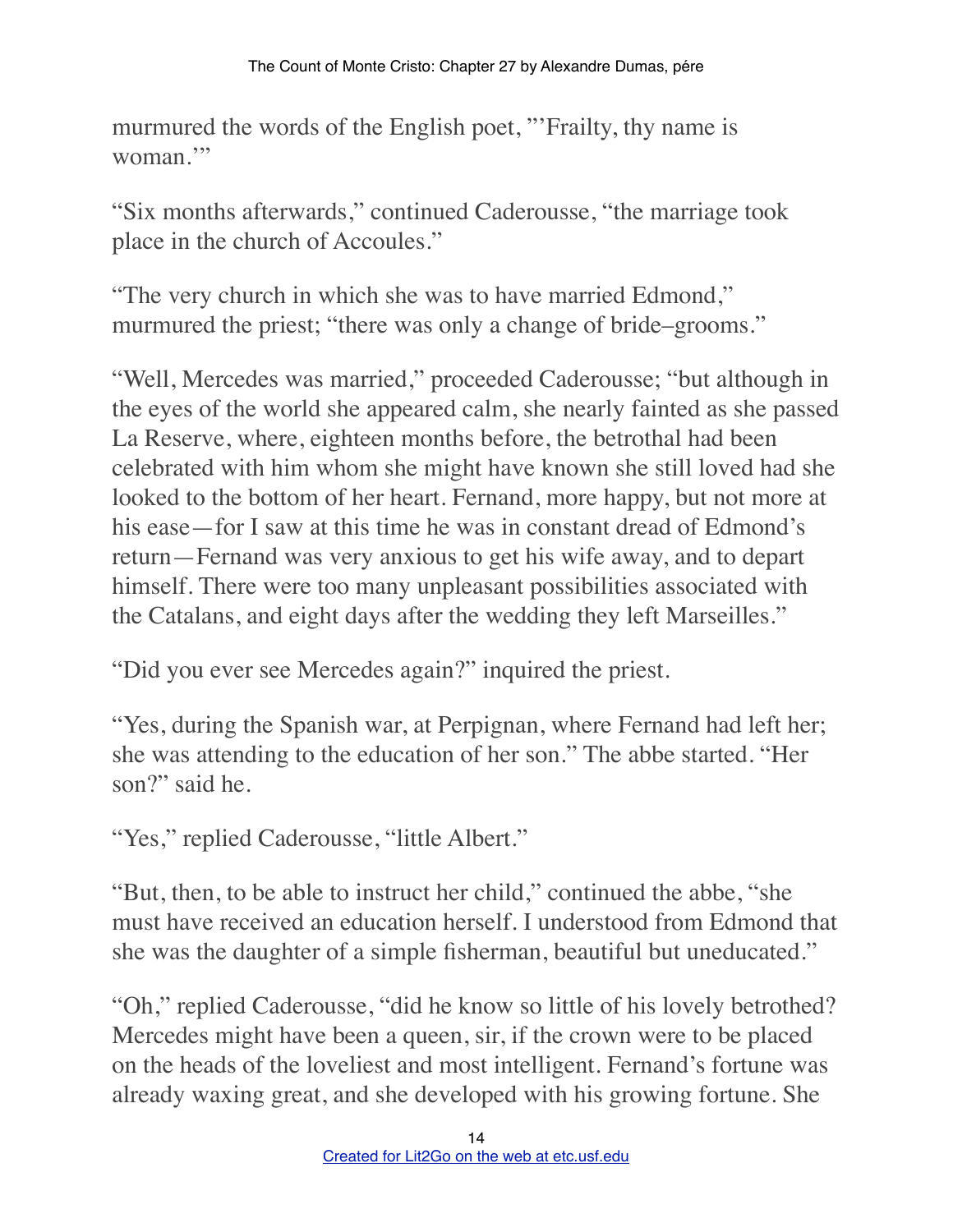learned drawing, music—everything. Besides, I believe, between ourselves, she did this in order to distract her mind, that she might forget; and she only filled her head in order to alleviate the weight on her heart. But now her position in life is assured," continued Caderousse; "no doubt fortune and honors have comforted her; she is rich, a countess, and yet"—Caderousse paused.

"And yet what?" asked the abbe.

"Yet, I am sure, she is not happy," said Caderousse.

"What makes you believe this?"

"Why, when I found myself utterly destitute, I thought my old friends would, perhaps, assist me. So I went to Danglars, who would not even receive me. I called on Fernand, who sent me a hundred francs by his valet–de–chambre."

"Then you did not see either of them?"

"No, but Madame de Morcerf saw me."

"How was that?"

"As I went away a purse fell at my feet—it contained five and twenty louis; I raised my head quickly, and saw Mercedes, who at once shut the blind."

"And M. de Villefort?" asked the abbe.

"Oh, he never was a friend of mine, I did not know him, and I had nothing to ask of him."

"Do you not know what became of him, and the share he had in Edmond's misfortunes?"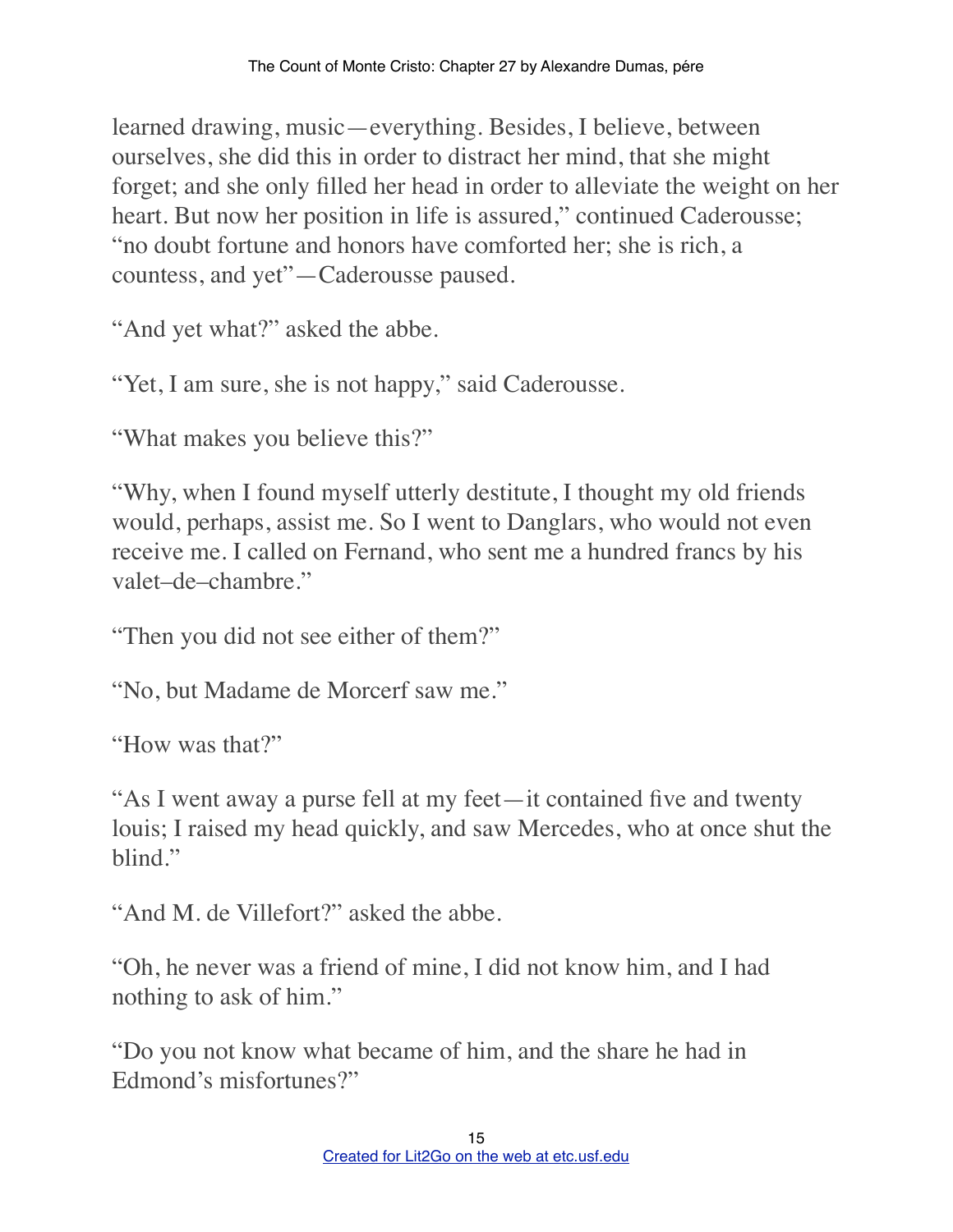"No; I only know that some time after Edmond's arrest, he married Mademoiselle de Saint–Meran, and soon after left Marseilles; no doubt he has been as lucky as the rest; no doubt he is as rich as Danglars, as high in station as Fernand. I only, as you see, have remained poor, wretched, and forgotten."

"You are mistaken, my friend," replied the abbe; "God may seem sometimes to forget for a time, while his justice reposes, but there always comes a moment when he remembers—and behold—a proof!" As he spoke, the abbe took the diamond from his pocket, and giving it to Caderousse, said,—"Here, my friend, take this diamond, it is yours."

"What, for me only?" cried Caderousse, "ah, sir, do not jest with me!"

"This diamond was to have been shared among his friends. Edmond had one friend only, and thus it cannot be divided. Take the diamond, then, and sell it; it is worth fifty thousand francs, and I repeat my wish that this sum may suffice to release you from your wretchedness."

"Oh, sir," said Caderousse, putting out one hand timidly, and with the other wiping away the perspiration which bedewed his brow,—"Oh, sir, do not make a jest of the happiness or despair of a man."

"I know what happiness and what despair are, and I never make a jest of such feelings. Take it, then, but in exchange—"

Caderousse, who touched the diamond, withdrew his hand. The abbe smiled. "In exchange," he continued, "give me the red silk purse that M. Morrel left on old Dantes' chimney–piece, and which you tell me is still in your hands." Caderousse, more and more astonished, went toward a large oaken cupboard, opened it, and gave the abbe a long purse of faded red silk, round which were two copper runners that had once been gilt. The abbe took it, and in return gave Caderousse the diamond.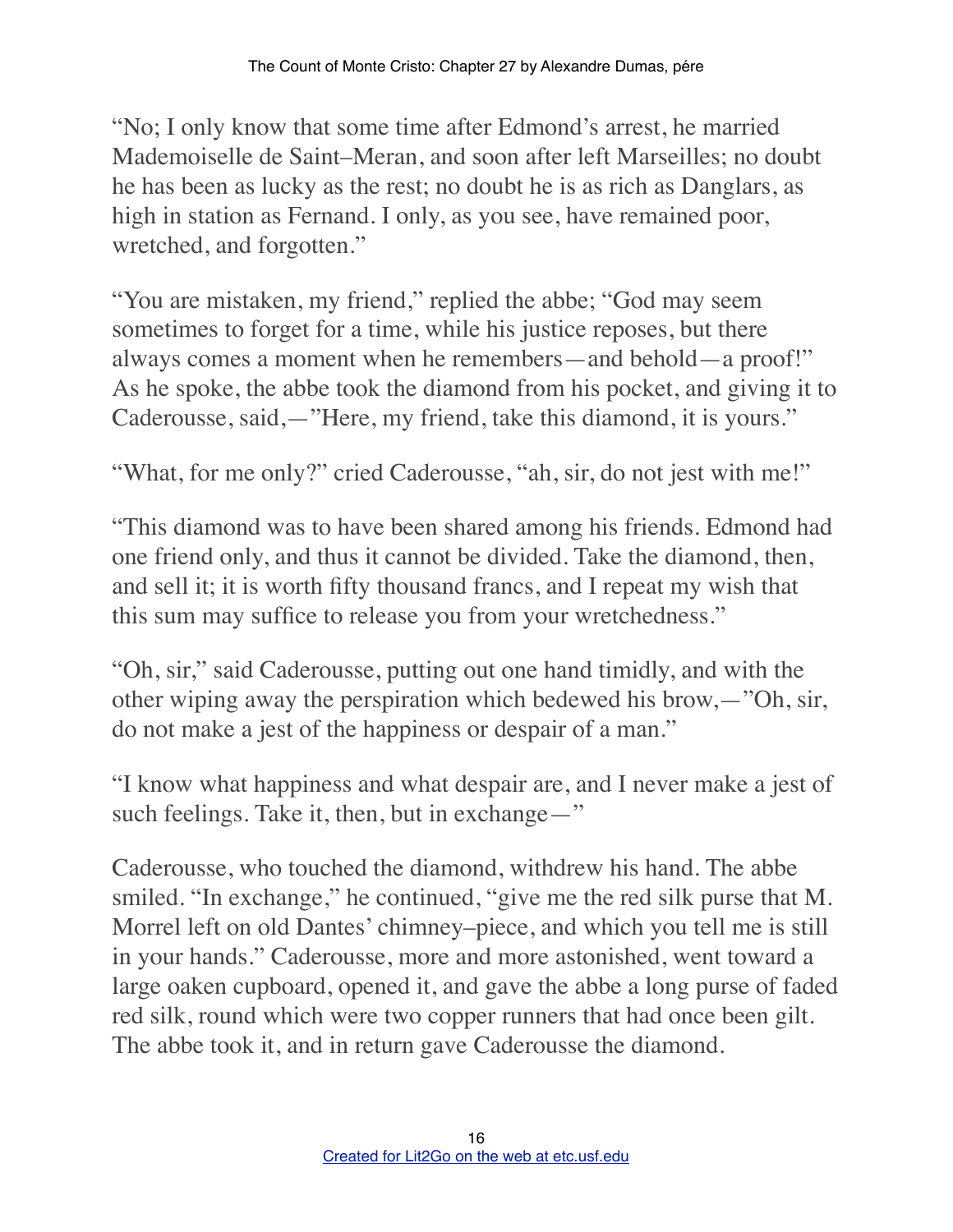"Oh, you are a man of God, sir," cried Caderousse; "for no one knew that Edmond had given you this diamond, and you might have kept it."

"Which," said the abbe to himself, "you would have done." The abbe rose, took his hat and gloves. "Well," he said, "all you have told me is perfectly true, then, and I may believe it in every particular."

"See, sir," replied Caderousse, "in this corner is a crucifix in holy wood —here on this shelf is my wife's testament; open this book, and I will swear upon it with my hand on the crucifix. I will swear to you by my soul's salvation, my faith as a Christian, I have told everything to you as it occurred, and as the recording angel will tell it to the ear of God at the day of the last judgment!"

"'Tis well," said the abbe, convinced by his manner and tone that Caderousse spoke the truth. "'Tis well, and may this money profit you! Adieu; I go far from men who thus so bitterly injure each other." The abbe with difficulty got away from the enthusiastic thanks of Caderousse, opened the door himself, got out and mounted his horse, once more saluted the innkeeper, who kept uttering his loud farewells, and then returned by the road he had travelled in coming. When Caderousse turned around, he saw behind him La Carconte, paler and trembling more than ever. "Is, then, all that I have heard really true?" she inquired.

"What? That he has given the diamond to us only?" inquired Caderousse, half bewildered with joy; "yes, nothing more true! See, here it is." The woman gazed at it a moment, and then said, in a gloomy voice, "Suppose it's false?" Caderousse started and turned pale. "False!" he muttered. "False! Why should that man give me a false diamond?"

"To get your secret without paying for it, you blockhead!"